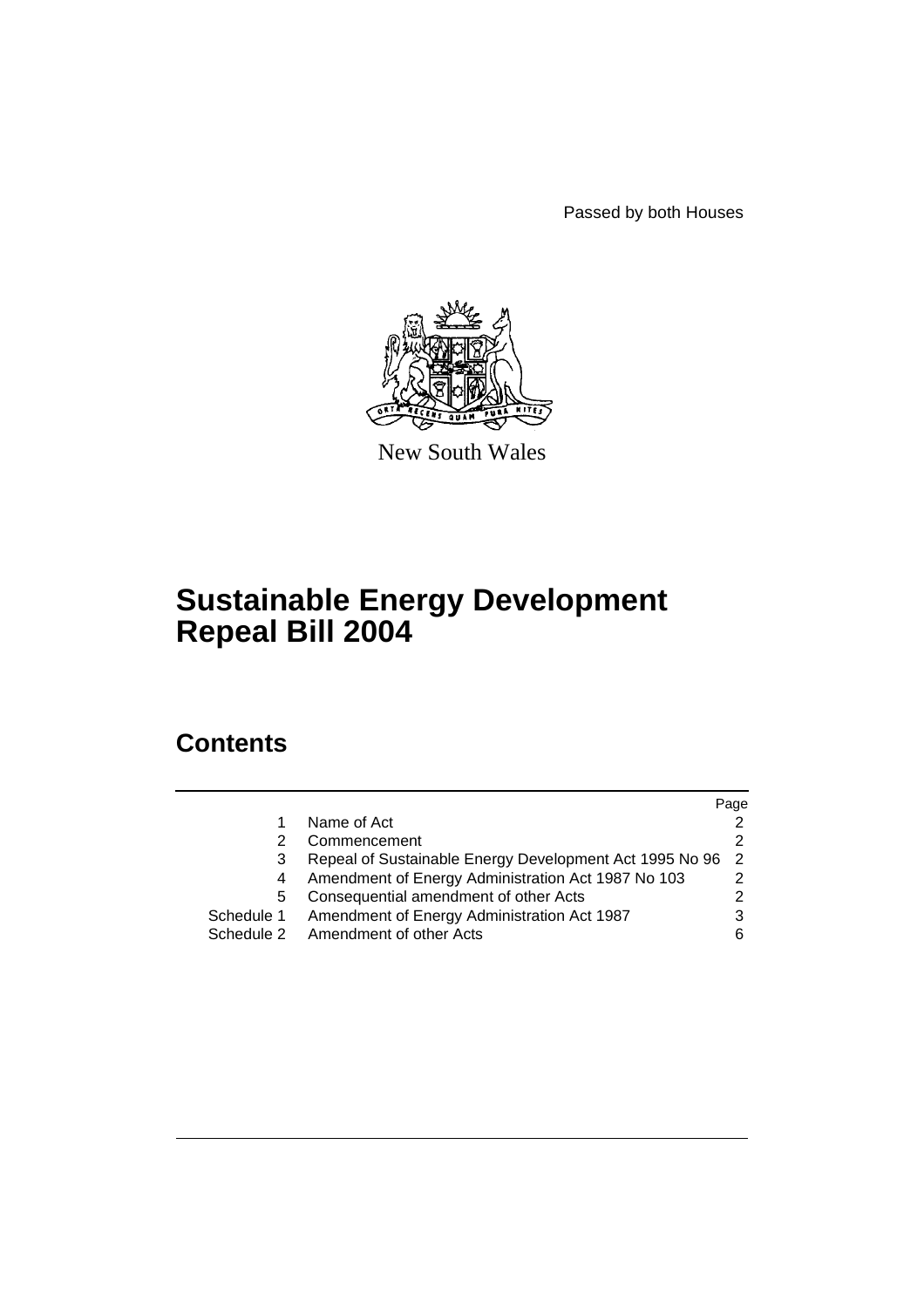*I certify that this PUBLIC BILL, which originated in the LEGISLATIVE ASSEMBLY, has finally passed the LEGISLATIVE COUNCIL and the LEGISLATIVE ASSEMBLY of NEW SOUTH WALES.*

> *Clerk of the Legislative Assembly. Legislative Assembly, Sydney, , 2004*



New South Wales

# **Sustainable Energy Development Repeal Bill 2004**

Act No , 2004

An Act to repeal the *Sustainable Energy Development Act 1995*; to amend the *Energy Administration Act 1987* to provide for the abolition of the Sustainable Energy Development Authority and the transfer of its staff and its assets, rights and liabilities; and for related purposes.

*I have examined this Bill, and find it to correspond in all respects with the Bill as finally passed by both Houses.*

*Chairman of Committees of the Legislative Assembly.*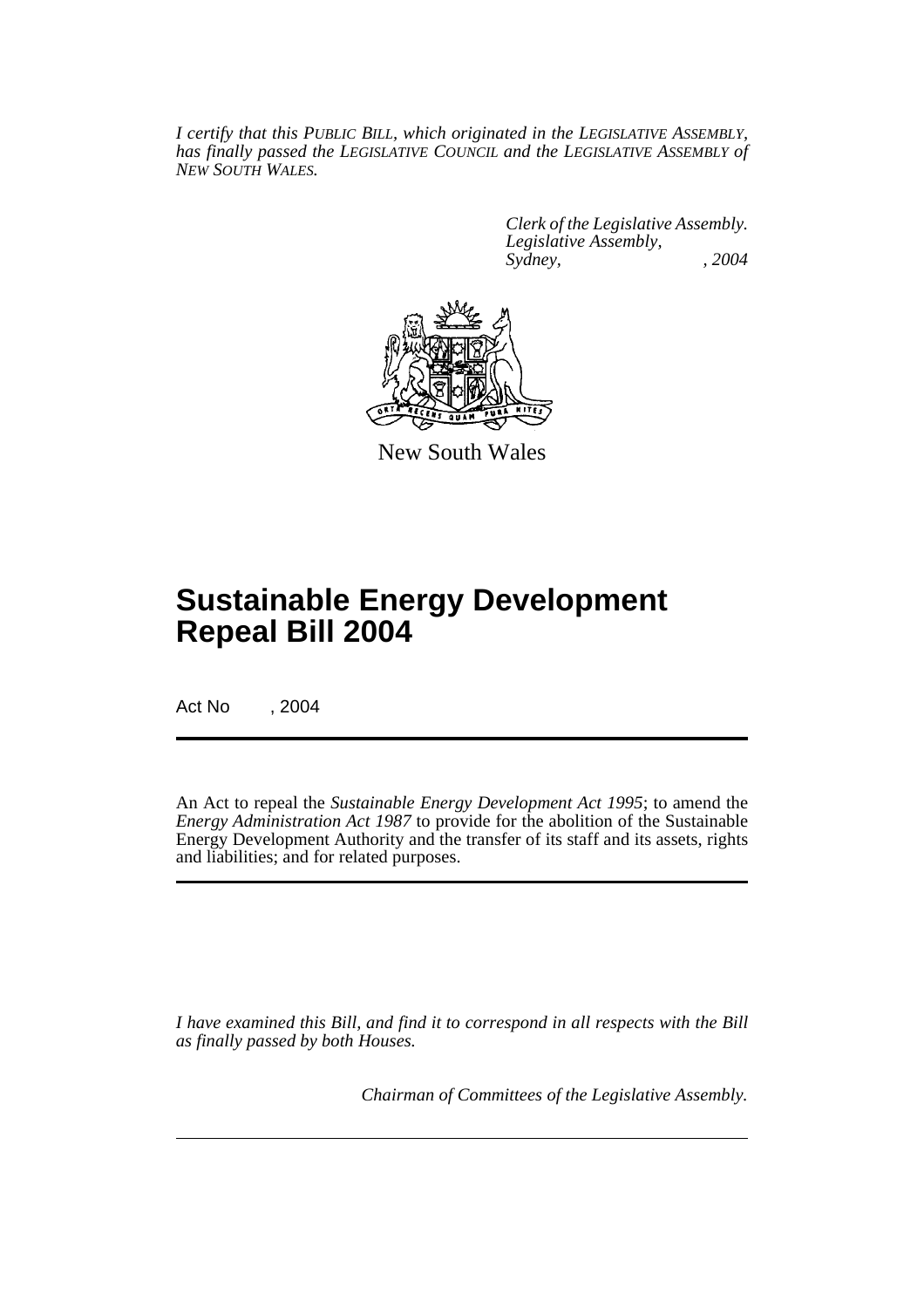### **The Legislature of New South Wales enacts:**

### **1 Name of Act**

This Act is the *Sustainable Energy Development Repeal Act 2004*.

### **2 Commencement**

This Act commences, or is taken to have commenced, on 1 July 2004.

### **3 Repeal of Sustainable Energy Development Act 1995 No 96**

The *Sustainable Energy Development Act 1995* is repealed.

### **4 Amendment of Energy Administration Act 1987 No 103**

The *Energy Administration Act 1987* is amended as set out in Schedule 1.

### **5 Consequential amendment of other Acts**

Each Act specified in Schedule 2 is amended as set out in that Schedule.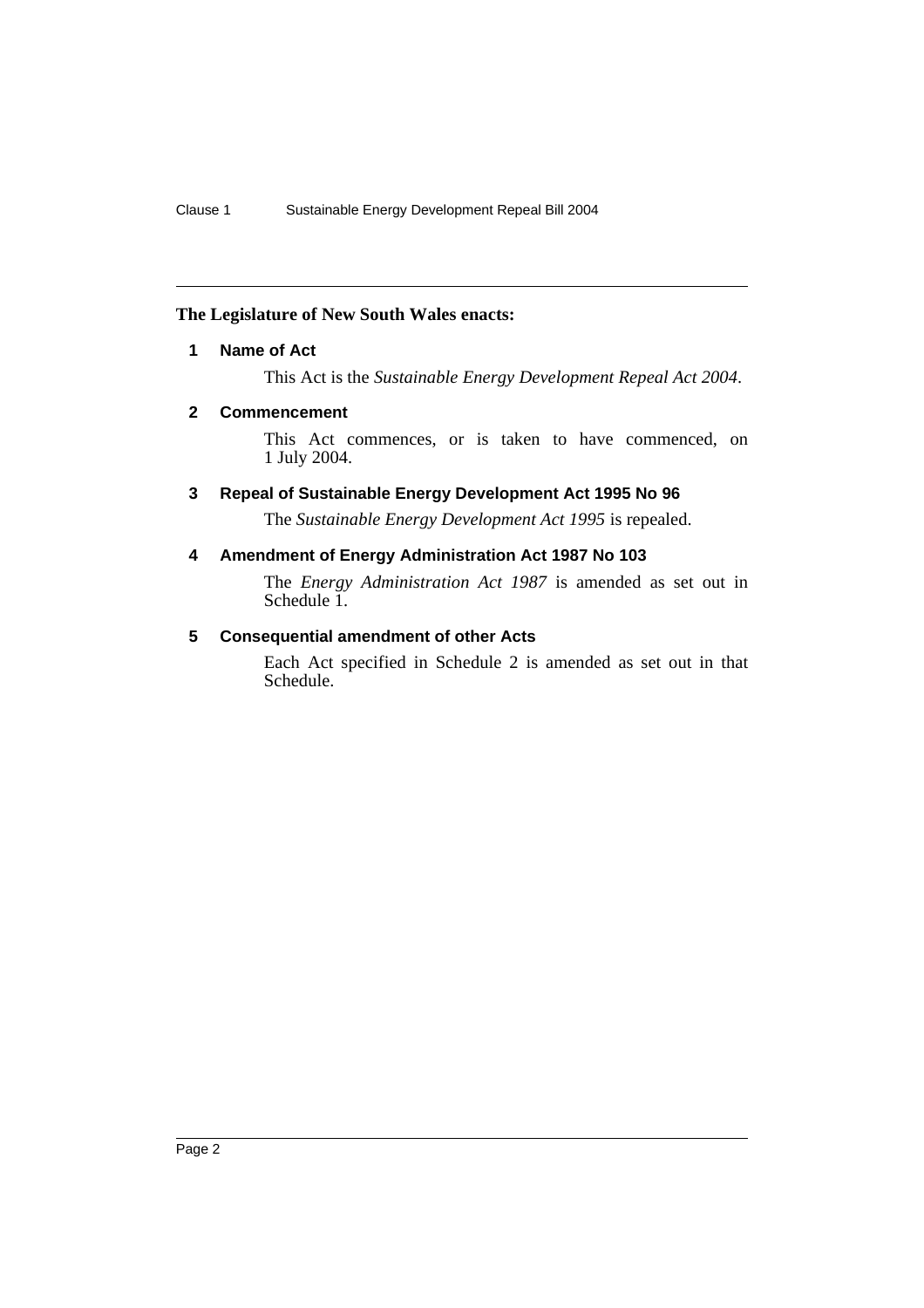Amendment of Energy Administration Act 1987 Manual Channel Schedule 1

### **Schedule 1 Amendment of Energy Administration Act 1987**

(Section 4)

### **[1] Section 3 Definitions**

Omit the definitions of *Department* and *Director* from section 3 (1).

Insert instead:

*Department* means the Department of Energy, Utilities and Sustainability.

*Director-General* means the Director-General of the Department.

### **[2] Sections 8 (1)–(3), 10, 25 (1) (b), 42, 43 and 45 (2) and (3)**

Omit "Director" and "Director's" wherever occurring.

Insert instead "Director-General" and "Director-General's" respectively.

### **[3] Section 54**

Insert after section 53:

### **54 Savings, transitional and other provisions**

Schedule 2 has effect.

### **[4] Schedule 2**

Insert after Schedule 1:

### **Schedule 2 Savings, transitional and other provisions**

(Section 54)

### **Part 1 General**

### **1 Regulations**

(1) The regulations may contain provisions of a savings or transitional nature consequent on the enactment of the following Acts:

*Sustainable Energy Development Repeal Act 2004*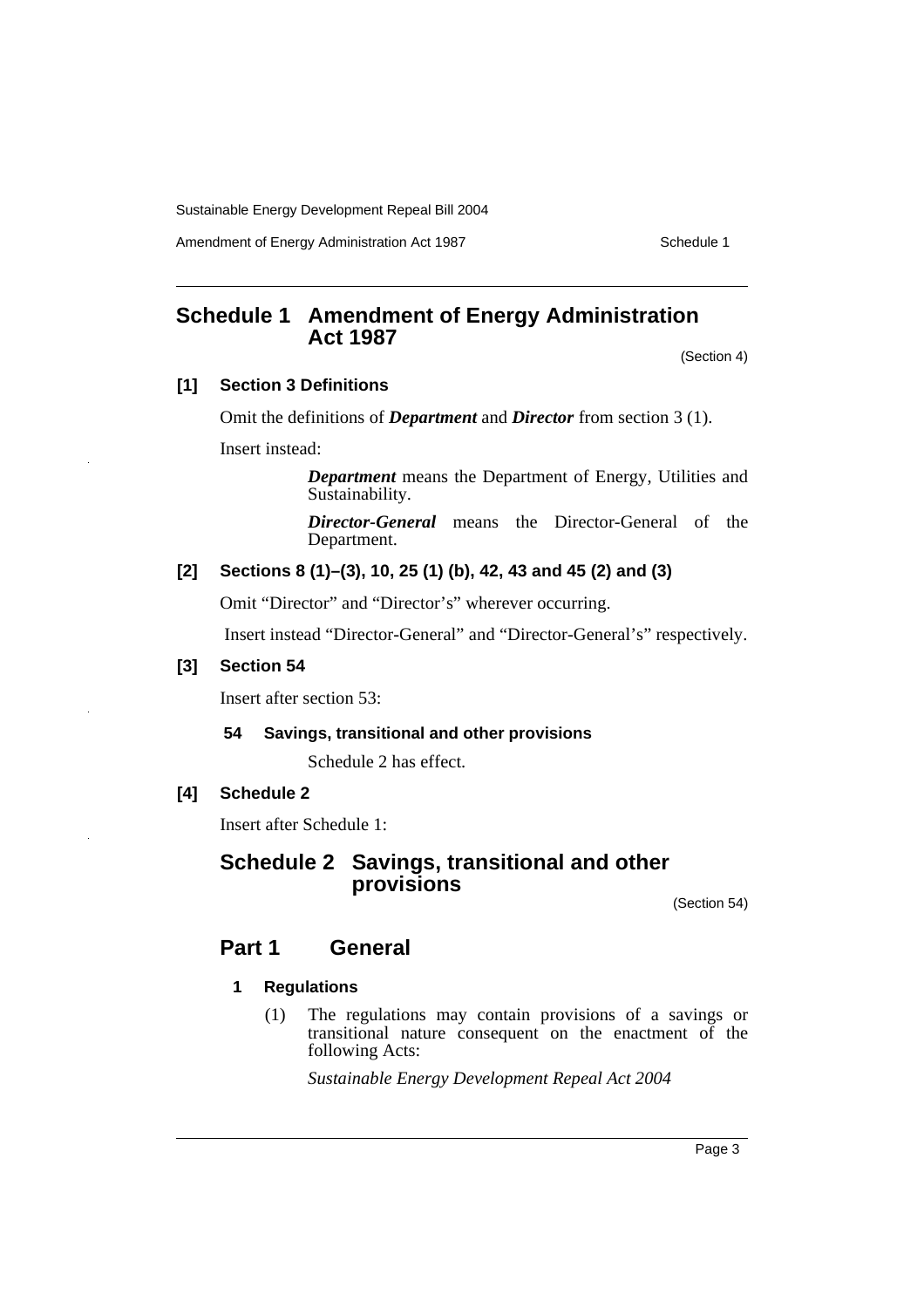- (2) Any such provision may, if the regulations so provide, take effect from the date of assent to the Act concerned or a later date.
- (3) To the extent to which any such provision takes effect from a date that is earlier than the date of its publication in the Gazette, the provision does not operate so as:
	- (a) to affect, in a manner prejudicial to any person (other than the State or an authority of the State), the rights of that person existing before the date of its publication, or
	- (b) to impose liabilities on any person (other than the State or an authority of the State) in respect of anything done or omitted to be done before the date of its publication.

### **Part 2 Provisions consequent on enactment of Sustainable Energy Development Repeal Act 2004**

### **2 Definitions**

In this Part:

*repealing Act* means the *Sustainable Energy Development Repeal Act 2004*.

*SEDA* means the Sustainable Energy Development Authority constituted by the *Sustainable Energy Development Act 1995*, as in force before its repeal by the repealing Act.

#### **3 Abolition of SEDA**

- (1) On the commencement of the repealing Act:
	- (a) SEDA is abolished, and
	- (b) any assets, rights and liabilities of SEDA become the assets, rights and liabilities of the Crown.
- (2) In this clause:

*assets* means any legal or equitable estate or interest (whether present or future and whether vested or contingent) in real or personal property of any description (including money), and includes securities, choses in action and documents.

*liabilities* means all liabilities, debts and obligations (whether present or future and whether vested or contingent).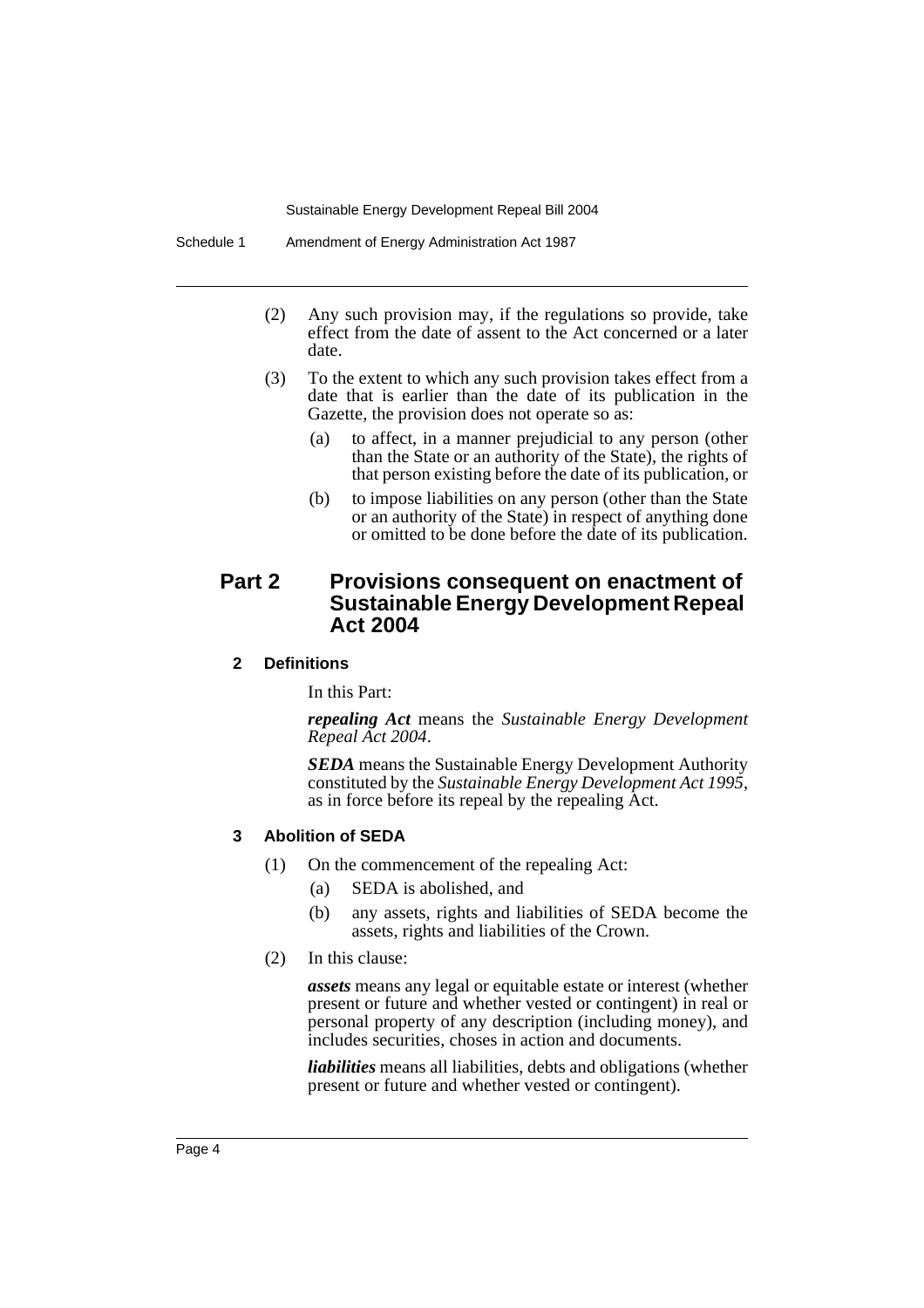*rights* means all rights, powers, privileges and immunities (whether present or future and whether vested or contingent).

### **4 Executive Director of SEDA**

- (1) On the commencement of the repealing Act, the person who, immediately before that commencement, held office as the Executive Director of SEDA ceases to hold that office.
- (2) A person who, under this clause, ceases to hold office is not entitled to any remuneration or compensation because of the loss of that office.

### **5 Staff of SEDA**

- (1) On the commencement of the repealing Act, the staff of SEDA are transferred to the Department.
- (2) The transfer of such staff is taken to have been done under section 87 of the *Public Sector Employment and Management Act 2002*.

### **6 Annual report of SEDA for year ending 30 June 2004**

The annual report of SEDA for the year ending 30 June 2004 may be included in the annual report of the Department for that year.

### **7 References to SEDA**

A reference in any other Act or in an instrument made under an Act or in any document to SEDA or to the Executive Director of SEDA is to be read as a reference to the Director-General.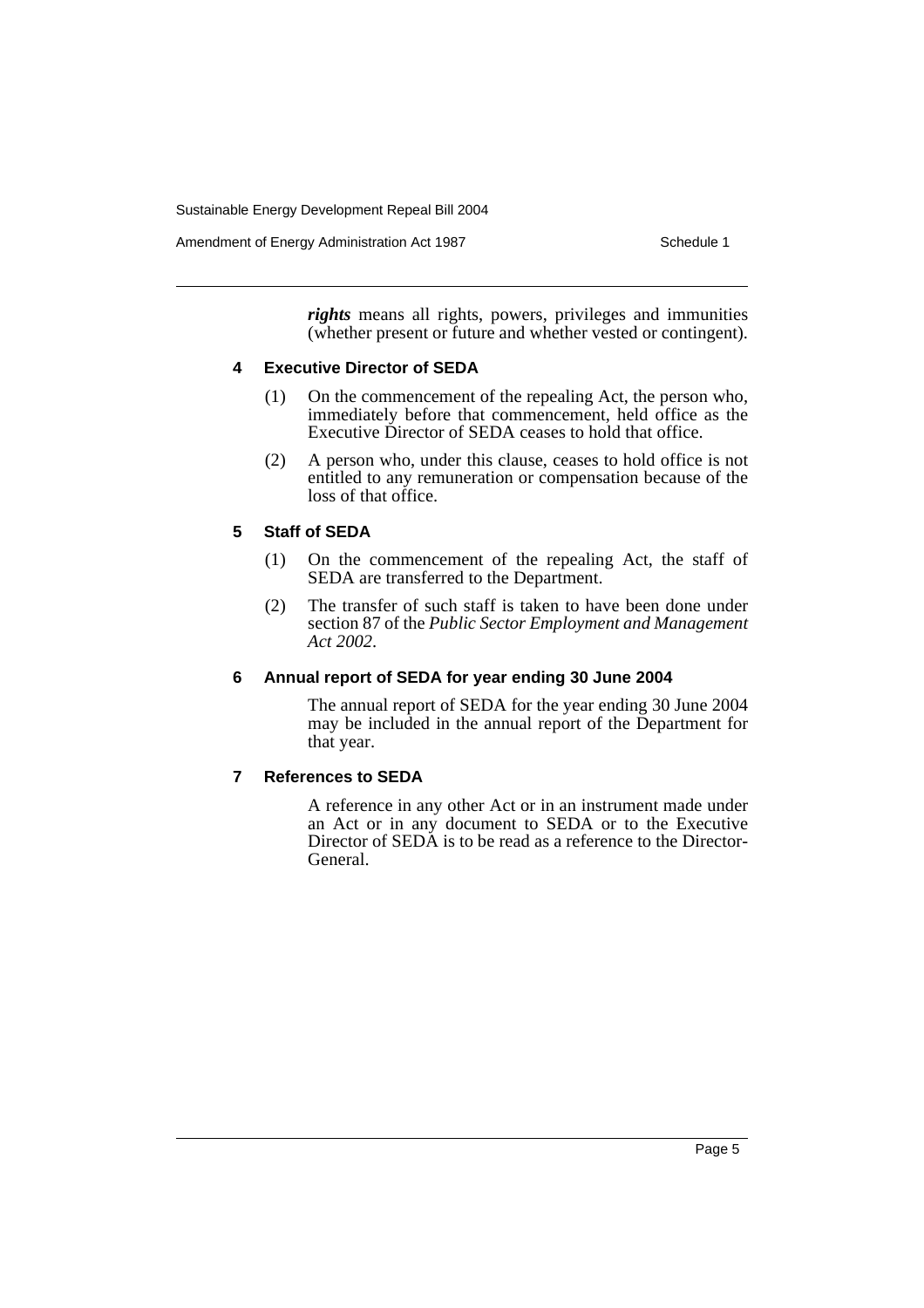### **Schedule 2 Amendment of other Acts**

(Section 5)

- **2.1 Electricity (Consumer Safety) Act 2004 No 4**
- **[1] Schedule 3 Amendment of Energy Administration Act 1987 No 103** Omit Schedule 3 [7].
- **[2] Schedule 3 [10] and [11]**

Omit Schedule 3 [10]. Insert instead:

### **[10] Schedule 2 Savings, transitional and other provisions**

Insert at the end of clause 1 (1):

*Electricity (Consumer Safety) Act 2004*, but only in relation to the amendments made to this Act

### **[11] Schedule 2, Part 3**

Insert after Part 2:

### **Part 3** Provisions consequent on **enactment of Electricity (Consumer Safety) Act 2004**

### **8 Definitions**

In this Part:

*repeal date* means the date on which the repealed Act is repealed by the *Electricity (Consumer Safety) Act 2004*.

*repealed Act* means the *Electricity Safety Act 1945* as in force immediately before its repeal by the *Electricity (Consumer Safety) Act 2004*.

### **9 Continuation of certain Regulations made under repealed Act**

(1) The *Electricity Safety (Equipment Efficiency) Regulation 1999*, as in force immediately before the repeal date, continues in force and is taken to be a regulation made under this Act.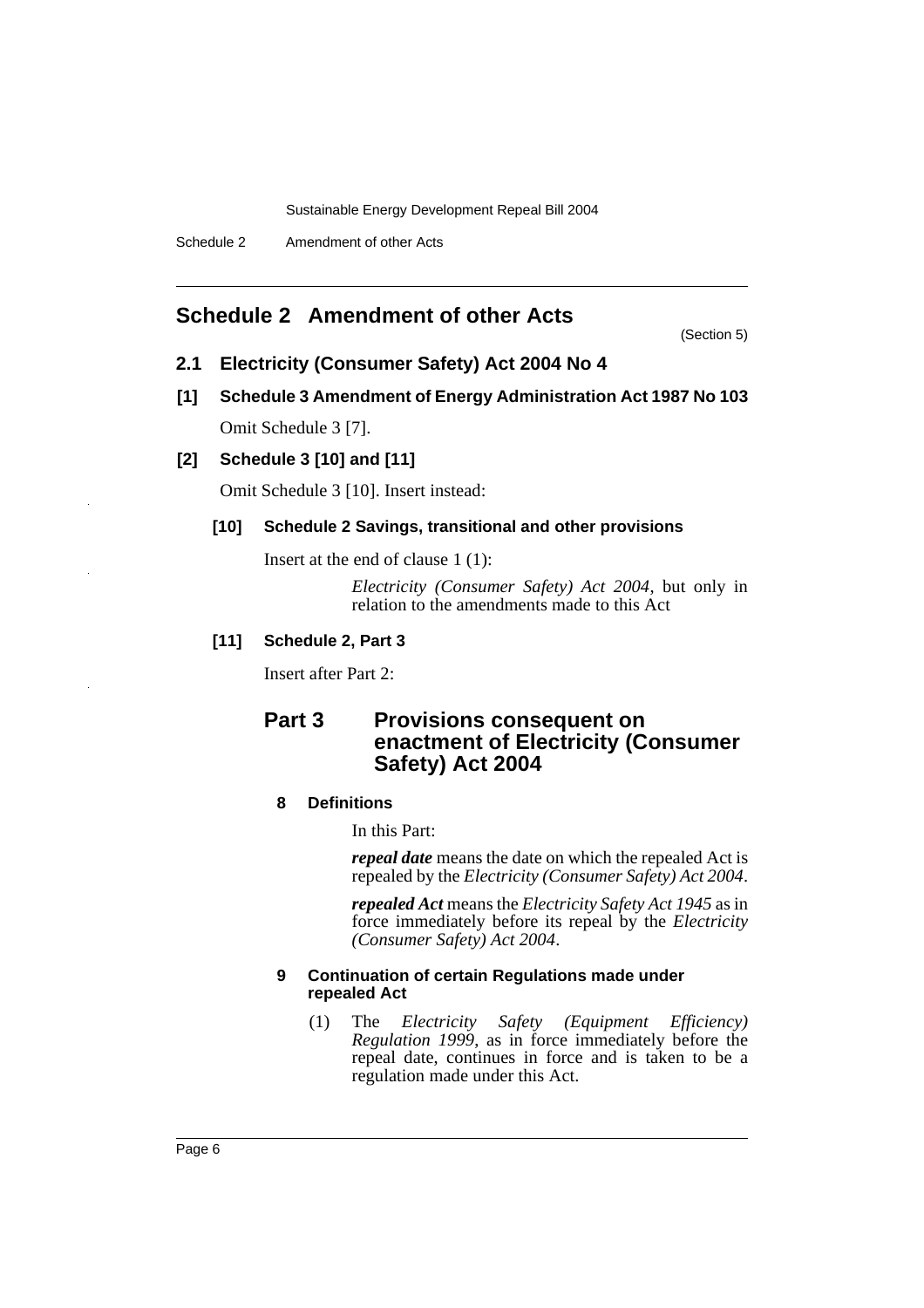Amendment of other Acts **Schedule 2** and the 2 and the 2 and 2 and 2 and 2 and 2 and 2 and 2 and 2 and 2 and 2 and 2 and 2 and 2 and 2 and 2 and 2 and 2 and 2 and 2 and 2 and 2 and 2 and 2 and 2 and 2 and 2 and 2 and 2 and

(2) The Regulation continued in force by subclause (1) may be amended and repealed in the same way as any other regulation made under this Act.

### **2.2 First State Superannuation Act 1992 No 100**

### **Schedule 1 Employers**

Omit "Sustainable Energy Development Authority".

### **2.3 Public Authorities (Financial Arrangements) Act 1987 No 33**

### **Section 28 Part not to apply in certain cases**

Omit section 28 (1) (c).

### **2.4 Public Finance and Audit Act 1983 No 152**

### **Schedule 2 Statutory bodies**

Omit "Sustainable Energy Development Authority".

### **2.5 Public Sector Employment and Management Act 2002 No 43**

### **[1] Section 133 Declared authorities to which Part applies**

Omit "Sustainable Energy Development Authority" from the Table to the section.

### **[2] Schedule 2 Executive positions (other than non-statutory SES positions)**

Omit "Executive Director of the Sustainable Energy Development Authority" from Part 3 of the Schedule.

### **2.6 State Authorities Non-contributory Superannuation Act 1987 No 212**

### **Schedule 1 Employers**

Omit "Sustainable Energy Development Authority" from Part 1.

### **2.7 State Authorities Superannuation Act 1987 No 211**

### **Schedule 1 Employers**

Omit "Sustainable Energy Development Authority" from Part 1.